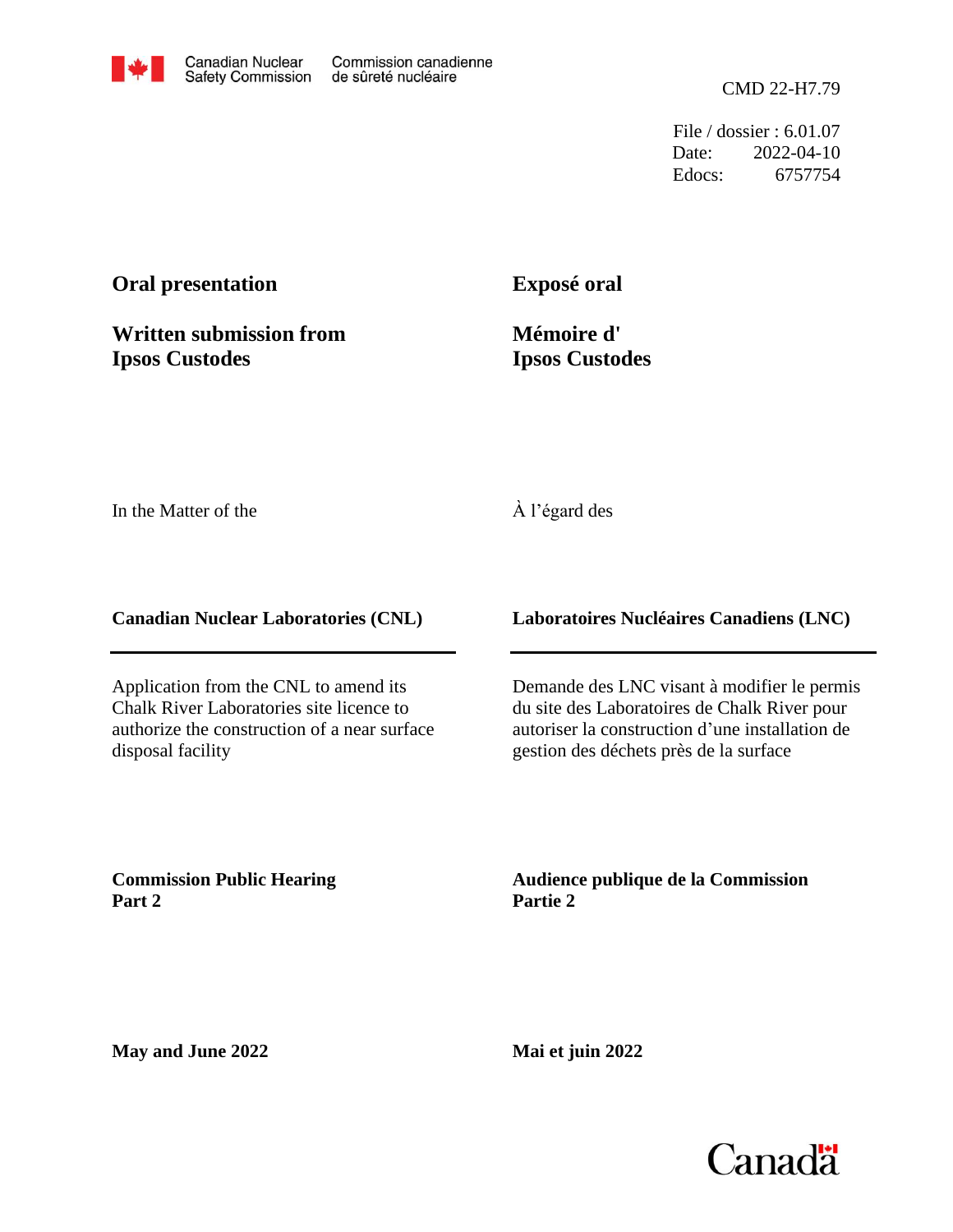Ipsos Custodes formally petitions to address the Canadian Nuclear Safety Commission (the court) regarding the licence application for the Near Surface Disposal Facility (NSDF) project by the Canadian Nuclear Laboratories (the applicant). The includes a request for oral arguments.

Ipsos Custodes is a new entity that has expertise in health physics, nuclear engineering, and regulatory compliance. Ipsos Custodes has previously provided comments on Discussion Paper DIS-21-02 and REGDOC-2.9.2, Controlling Releases to the Environment.

Ipsos Custodes has important unique information to provide to the court. This information can be grouped into two related themes. First, the licence to construct cannot be granted as proposed in the Environmental Impact Statement (EIS) due to surface water contamination post-closure. Second, the licence to construct cannot be granted because the Honour of the Crown has not been satisfied.

The applicant used a 300 microsieverts per annum dose criterion as an acceptable limit on radiation exposure for "the Normal Evolution Scenario" (sic). This is not consistent with current regulations. The Nuclear Substances and Radiation Devices Regulations uses, exemption quantities, conditional clearance levels, and unconditional clearance levels based on a maximum dose of 10 microsieverts per annum. Since there are no licensed disposal facilities in Canada at this time, 10 microsieverts per annum is effectively the current legal disposal limit in Canada at this time. The court's own guidance, REGDOC-2.7.1 Radiation Protection, sets up a limit for surface contamination also based on 10 microsieverts to the most exposed person. Allowing NSDF to expose individuals to radioactive nuclear substance to a level thirty (30) times the current legal disposal option is incongruous and more than a little absurd.

Simultaneously, the applicant used a 1000 microsieverts per annum dose criterion as an acceptable limit on radiation exposure for "Disruptive Event Scenarios" (sic). This level of dose is completely unacceptable given that it would leave no margin for other dose accumulated in a year. The 1000 microsievert per annum quantity is the value the Court has set in the Radiation Protection Regulations as the value that separates nuclear energy workers from other members of the public. The de minimis value of 10 microsieverts per annum was derived as allowing up to one hundred (100) similar dose events during the same year. Even the incongruous value of 300 microsieverts per annum, mentioned supra, was derived as providing for the kind of margin for other sources of radiation dose exposing the affected population.

It is unreasonable for the Court to allow any disposal facility that has any design basis evolution that exposes a member of the public to more than 10 microsieverts per annum, let alone 300 or 1000 as the safety case shows. REGDOC-2.11.1 III states that the 'applicant shall ensure that the post-closure safety assessment demonstrates their understanding of the disposal system through a well-structured, transparent and traceable methodology.' This has not been performed. The model used by the applicant has two fatal flaws: the inputs and the model itself. The information provided to the public cannot be independently verified due to the opaque inputs and the non-public nature of the model. For models, incorrect inputs lead to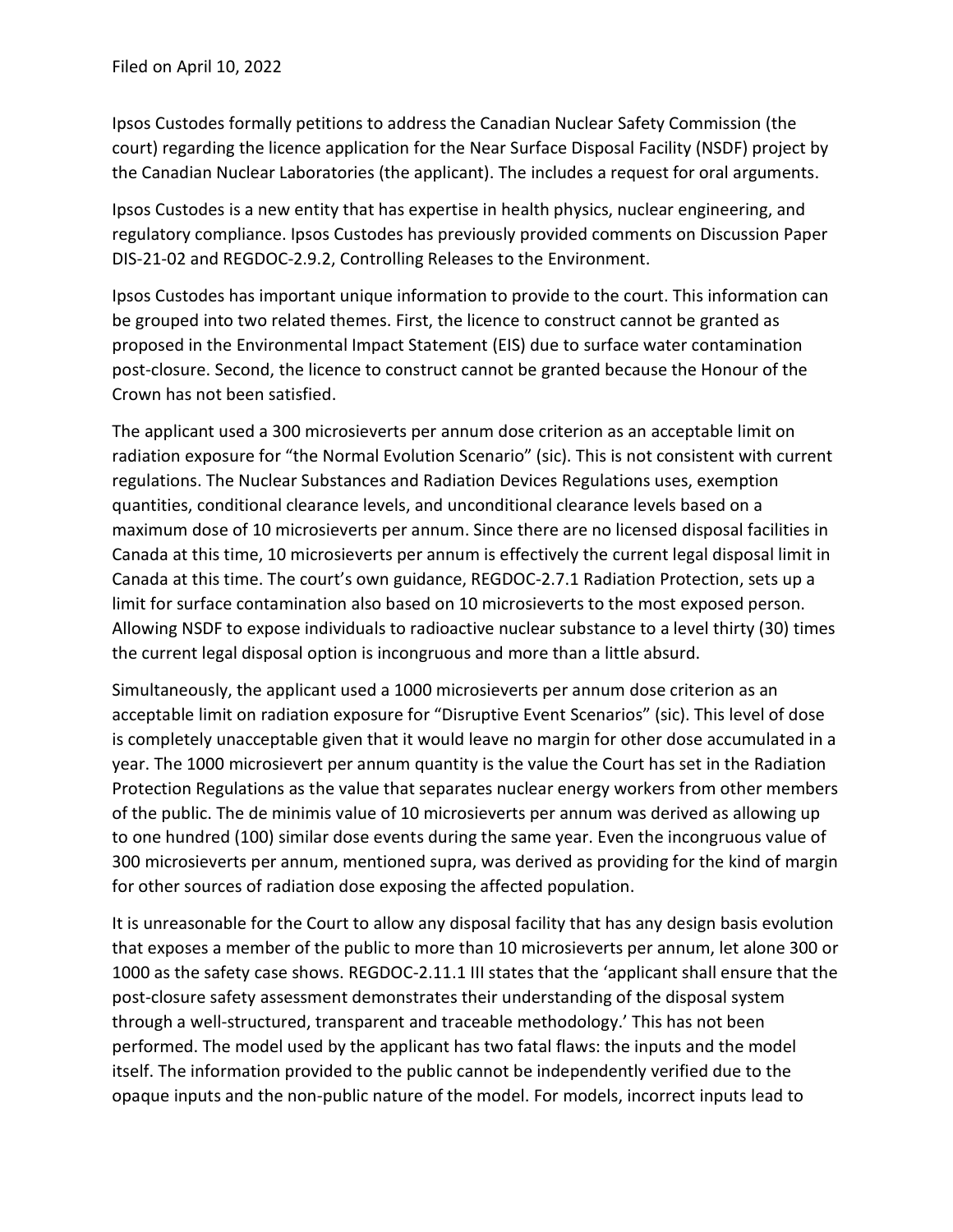meaningless results. Since the committed effective dose to receptors is significantly impacted by the surface water velocity and soil porosity Ipsos Custodes wishes to validate the model for surface water as presented in the EIS. The values used for these key inputs to the proponent's models must be conservative values, not based on current site values, since the conditions post-closure, 100 to 400 years in the future may be reasonably be seen to differ from current conditions. Ipsos Custodes expects that the models the proponent to use be as conservative as those used to generate the unconditional clearance levels now in use by the Court.

Ipsos Custodes formally requests the all information and models from the Court to recreate the surface water models performed by the applicant prior to the date of oral hearings. The proponent's Near Surface Disposal Facility Safety Case, 232-03610-SAR-001, contains a possible scenario for the future evolution of the project called 'H.I. Well Case (shallow contaminated well)'. This is the limiting scenario for radiation dose purposes. There is no reason, a priori, to believe this is the most conservative design basis scenario possible.

Ipsos Custodes formally requests the all the information and models from the Court to recreate the expected dose calculated for the shallow contaminated well scenario, supra, prior to the date of oral hearings.

The second key argument of Ipsos Custodes is that the court has not satisfied the Honour of the Crown as described in Daniels v. Canada (Indian Affairs and Northern Development). In this ruling from the General Court of Appeal for Canada, it was found that 'Métis and non-status Indians are included in what is meant by "Indians" in s. 91(24)' of the Constitution Act, 1867.

Therefore as a corollary, 'non-status Indians have the right to be consulted and negotiated with, in good faith, by the federal government on a collective basis through representatives of their choice, respecting all their rights, interests and needs as Aboriginal peoples.' The Court has shown no attempt to consult with non-status Indians, therefore they have prima facie failed to consult with with non-status Indians.

Ipsos Custodes represents non-status Indians and requests consultation regarding the radiation dose to potentially exposed future generations that may occupy the NSDF location. Note that the duty to consult is a duty of Her Majesty, and not an obligation of the applicant. Ipsos Custodes also advances the case that the consultation that has been conducted to date with §91(24) Indians is incomplete, and therefore does not satisfy the Honour of the Crown. The nature of this incompleteness is due to the surface water radionuclide content and subsequent potential dose (and their derivation) being lacking to the public. It is settled law 'that the Crown must inform itself of the impact the project will have on [Indians] of their rights... and communicate its findings to them', Grassy Narrows First Nation v. Ontario (Natural Resources).

Since this potential surface water dose is not of a de minimis amount, this consequential omission or error cannot be ignored. Finally, Ipsos Custodes requests that the NSDF not receive approval from the Court unless the highest possible dose to any exposed individual is less than or equal to 10 microsieverts per annum. Any approval above this de minimis amount is